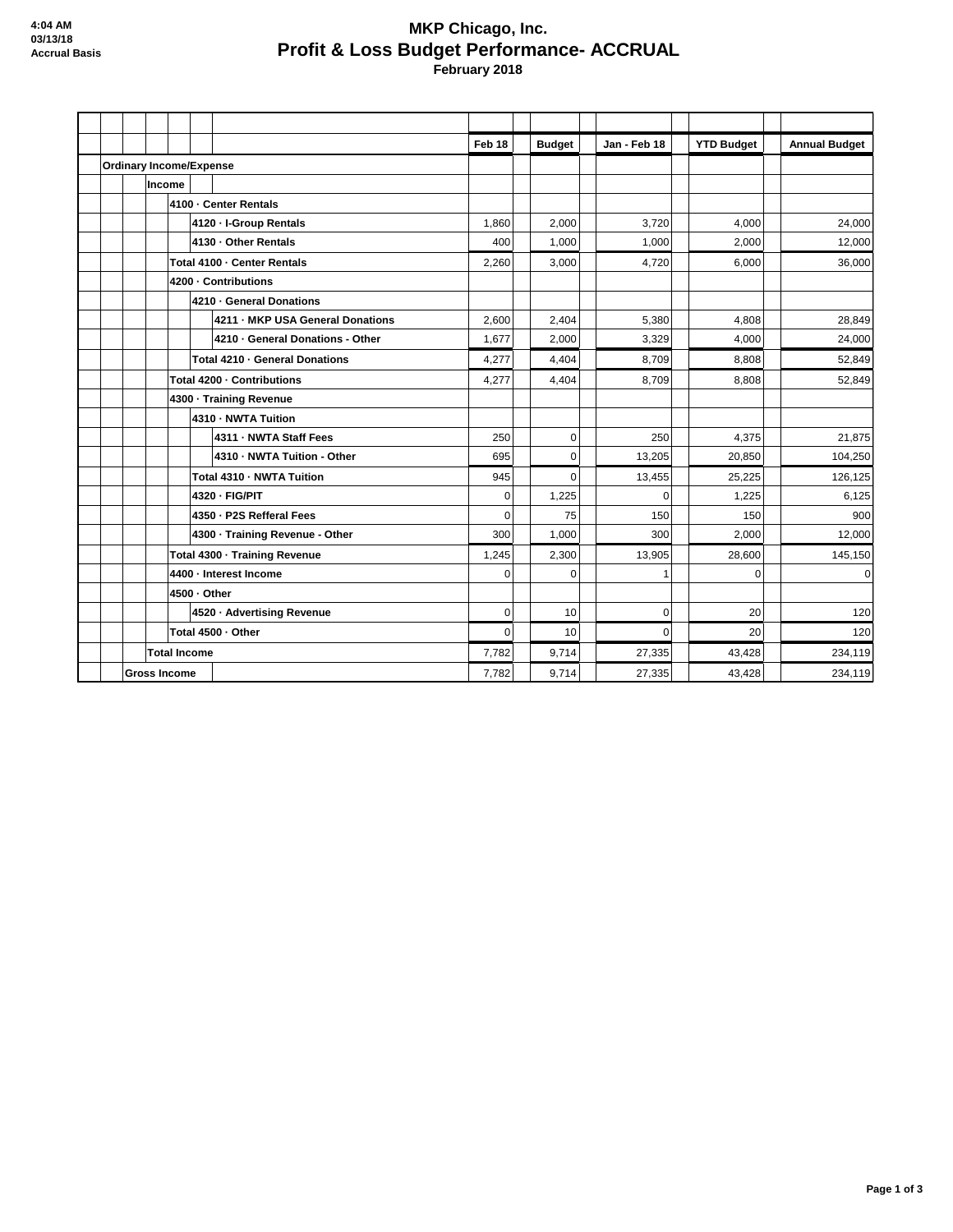## **MKP Chicago, Inc. Profit & Loss Budget Performance- ACCRUAL February 2018**

|                            |                            |                                |                                |        |                                            | Feb 18         |          | <b>Budget</b> | Jan - Feb 18   | <b>YTD Budget</b> |        | <b>Annual Budget</b> |
|----------------------------|----------------------------|--------------------------------|--------------------------------|--------|--------------------------------------------|----------------|----------|---------------|----------------|-------------------|--------|----------------------|
|                            |                            |                                | <b>Expense</b>                 |        |                                            |                |          |               |                |                   |        |                      |
|                            |                            | 6000 Center Expense            |                                |        |                                            |                |          |               |                |                   |        |                      |
|                            |                            |                                |                                |        | 6010 · Building Repairs                    | $\overline{0}$ |          | 125           | 0              | 250               |        | 1,500                |
|                            |                            |                                |                                |        | 6040 · Equipment & Maintenance             | 0              |          | 400           | 500            | 800               |        | 4,800                |
|                            |                            |                                |                                |        | 6050 - Rent                                | 3,509          |          | 3,770         | 7,019          | 7,540             |        | 45,241               |
|                            |                            |                                |                                |        | 6060 - Utilities                           | 1,100          |          | 850           | 1,342          | 1,700             |        | 10,200               |
|                            |                            |                                |                                |        | Total 6000 - Center Expense                | 4,609          |          | 5,145         | 8,861          | 10,290            |        | 61,741               |
|                            |                            |                                |                                |        | 6100 - Fund Raising Expense                |                |          |               |                |                   |        |                      |
|                            |                            |                                |                                |        | 6110 - Printing & Mailings                 | $\overline{0}$ |          | $\mathbf 0$   | $\mathbf 0$    | $\overline{0}$    |        | 2,200                |
|                            |                            |                                |                                |        | 6100 - Fund Raising Expense - Other        | 357            |          | 200           | 357            | 400               |        | 2,400                |
|                            |                            |                                |                                |        | Total 6100 - Fund Raising Expense          | 357            |          | 200           | 357            | 400               |        | 4,600                |
|                            |                            |                                |                                |        | 6200 Operating Expense                     |                |          |               |                |                   |        |                      |
|                            |                            |                                |                                |        | 6210 - Accounting Fees                     | 1,417          |          | 1,417         | 2,833          | 2,833             |        | 17,000               |
|                            |                            |                                |                                |        | 6215 · Bank and Credit Card Fees           | 315            |          | 400           | 625            | 800               |        | 4,800                |
|                            |                            |                                |                                |        | 6220 - Conferences & Meetings              | 0              |          | $\mathbf 0$   | 250            | 0                 |        | 2,000                |
|                            |                            |                                |                                |        | 6230 - Office Supplies                     | 52             |          | 150           | 102            | 300               |        | 1,800                |
|                            |                            |                                |                                |        | 6235 - Payroll Expenses.                   |                |          |               |                |                   |        |                      |
|                            |                            |                                |                                |        | 6236 - Health Insurance                    | 150            |          | 150           | 300            | 300               |        | 1,800                |
|                            |                            |                                |                                |        | 6235 - Payroll Expenses. - Other           | 3,897          |          | 3,897         | 7,795          | 7,793             |        | 46,759               |
|                            |                            |                                |                                |        | Total 6235 - Payroll Expenses.             | 4,047          |          | 4,047         | 8,095          | 8,093             |        | 48,559               |
|                            |                            |                                |                                |        | 6245 - Permits & Fees                      | $\overline{0}$ |          | $\mathbf 0$   | 230            | 36                |        | 36                   |
|                            |                            |                                |                                |        | 6250 - Postage & Shipping                  | 38             |          | 40            | 76             | 80                |        | 480                  |
|                            |                            |                                |                                |        | 6255 - Software and Services               | $\mathbf 0$    |          | $\mathbf 0$   | $\overline{c}$ | 0                 |        | 550                  |
|                            |                            |                                |                                |        | 6260 · Telephone, Email & Internet         |                |          |               |                |                   |        |                      |
|                            |                            |                                |                                |        | 6261 - CellPhone - Office                  | 100            |          | 100           | 200            | 200               |        | 1,200                |
|                            |                            |                                |                                |        | 6260 - Telephone, Email & Internet - Other | 218            |          | 226           | 430            | 452               |        | 2,712                |
|                            |                            |                                |                                |        | Total 6260 - Telephone, Email & Internet   | 318            |          | 326           | 630            | 652               |        | 3,912                |
|                            |                            | Total 6200 - Operating Expense |                                | 6,187  |                                            | 6,380          | 12,843   | 12,794        |                | 79,137            |        |                      |
|                            | 6300 - Training Expenses   |                                |                                |        |                                            |                |          |               |                |                   |        |                      |
|                            |                            |                                |                                |        | 6320 - NWTA Food Expenses                  | $\overline{0}$ |          | 0             | 1,500          | 1,730             |        | 8,650                |
|                            |                            |                                |                                |        | 6330 - NWTA Leader Fees                    | $\overline{0}$ |          | $\mathbf 0$   | 2,620          | 3,738             |        | 18,690               |
|                            |                            |                                |                                |        | 6340 - NWTA Leader Travel                  | $\overline{0}$ |          | $\mathbf 0$   | 345            | 830               |        | 4,150                |
|                            |                            |                                |                                |        | 6350 - NWTA Materials                      | $\overline{0}$ |          | $\mathbf 0$   | 903            | 1,800             |        | 9,000                |
|                            |                            |                                |                                |        | 6370 · NWTA MKPI Fees                      | 0              |          | $\pmb{0}$     | 5,400          | 6,250             |        | 31,250               |
|                            |                            |                                |                                |        | 6380 - NWTA Site Rental                    | $\overline{0}$ |          | $\mathbf 0$   | 0              | 2,000             |        | 10,000               |
|                            |                            |                                |                                |        | 6400 - Other Leader Fees                   | $\overline{0}$ |          | 275           | 0              | 550               |        | 3,300                |
|                            |                            |                                |                                |        | 6300 - Training Expenses - Other           | $\overline{0}$ |          | 300           | $\mathbf 0$    | 600               |        | 3,600                |
|                            |                            |                                | Total 6300 - Training Expenses |        | $\overline{0}$                             |                | 575      | 10,768        | 17,498         |                   | 88,640 |                      |
|                            |                            | Total Expense                  |                                | 11,153 |                                            | 12,300         | 32,829   | 40,982        |                | 234,118           |        |                      |
|                            | <b>Net Ordinary Income</b> |                                |                                |        | $-3,371$                                   |                | $-2,586$ | $-5,494$      | 2,446          |                   | 1      |                      |
| Other Income/Expense       |                            |                                |                                |        |                                            |                |          |               |                |                   |        |                      |
| <b>Other Expense</b>       |                            |                                |                                |        |                                            |                |          |               |                |                   |        |                      |
|                            |                            |                                |                                |        | 7050 - Interest Expense                    | $\overline{0}$ |          | 4,917         | 0              | 9,833             |        | 59,000               |
| <b>Total Other Expense</b> |                            |                                |                                |        |                                            | $\overline{0}$ |          | 4,917         | 0              | 9,833             |        | 59,000               |
|                            | <b>Net Other Income</b>    |                                |                                |        |                                            | $\overline{0}$ |          | $-4,917$      | $\mathbf 0$    | $-9,833$          |        | $-59,000$            |
| Net Income                 |                            |                                |                                |        |                                            | $-3,371$       |          | $-7,503$      | $-5,494$       | $-7,387$          |        | $-58,999$            |